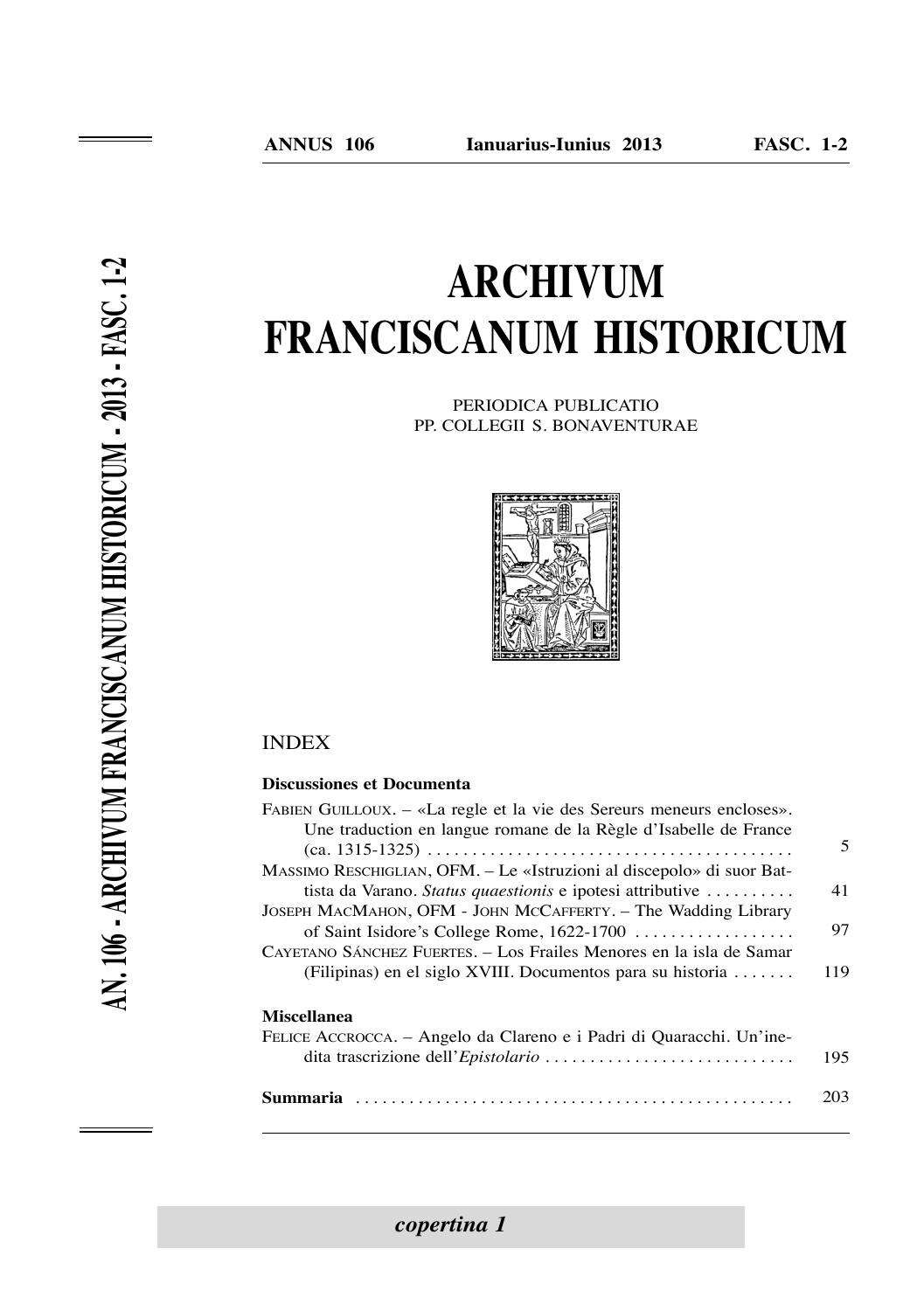# **recensiones**

| CUNNINGHAM, JACK P. (ed.). – Robert Grosseteste. His Thought and Its Impact. –                |     |
|-----------------------------------------------------------------------------------------------|-----|
|                                                                                               | 205 |
| "Forma sororum" Święta Klara z Asyżu. 800-lecie powstania Zakonu Świętej Klary.               |     |
| Materiały z sympozjum naukowego, Warszawa 16 maja 2012 r. [VIII Cente-                        |     |
| nario dall'inizio dell'Ordine di Santa Chiara. Materiale del simposio di studi,               |     |
|                                                                                               | 208 |
| SILEO, LEONARDO [OFM]. - De rerum ideis. Dio e le cose nel dibattito universitario            |     |
| del tredicesimo secolo. I. Editio textuum Odonis Rigaldi et aliorum. - (Car-                  |     |
|                                                                                               | 212 |
|                                                                                               |     |
| BELLAMAH, TIMOTHY, OP. - The Biblical Interpretation of William of Alton. -                   | 215 |
|                                                                                               |     |
| PANSTERS, KRIJN. - Franciscan Virtue. Spiritual Growth and the Virtues in Francis-            |     |
| can Literature and Instruction of the Thirteenth Century. - (Albert Schmucki)                 | 217 |
| SENOCAK, NESLIHAN. - The Poor and the Perfect. The Rise of Learning in the Fran-              |     |
|                                                                                               | 220 |
| ROBINSON, JONATHAN. - William of Ockham's Early Theory of Property Rights in                  |     |
|                                                                                               | 223 |
| NOUJAIM, HALIM [OFM]. - I Francescani e i Maroniti (1233-1516). - (Narcyz S.                  |     |
|                                                                                               | 227 |
| RAIMUNDI LULLI Opera latina 61-63. Arbor philosophiae, De levitate et ponderosita-            |     |
| te elementorum, Desolatio Raimundi. - (Coralba Colomba)                                       | 230 |
| ROBSON, MICHAEL - RÖHRKASTEN, JENS (eds.). - Franciscan Organisation in the                   |     |
| Mendicant Context. Formal and Informal Structures of the Friars' Lives and                    |     |
| Ministry in the Middle Ages. - (Bernd Schmies)                                                | 234 |
| TSOUGARAKIS, NICKIPHOROS I. - The Latin Religious Orders in Medieval Greece,                  |     |
|                                                                                               | 238 |
| HEIMANN, HEINZ-DIETER - HILSEBEIN, ANGELICA - SCHMIES, BERND - STIEGEMANN,                    |     |
| CHRISTOPH (Hg.). - Gelobte Armut. Armutskonzepte der franziskanischen Or-                     |     |
| densfamilie vom Mittelalter bis in die Gegenwart. - (Hermann Schalück)                        | 241 |
| DAHAN, GILBERT (dir.). - Nicolaus de Lyre, franciscain du XIV <sup>e</sup> siècle, exégète et |     |
|                                                                                               | 245 |
|                                                                                               |     |
| MCEVOY, JAMES (†) (ed.). - Robert Grosseteste at Munich. The Abbreviatio by                   |     |
| Frater Andreas, O.F.M., of the Commentaries by Robert Grosseteste on the                      | 249 |
| Pseudo-Dionysius. - (Johannes K. Schlageter)                                                  |     |
| HLAVAČEK, PETR. - Die böhmischen Franziskaner im ausgehenden Mittelalter. Stu-                |     |
| dien zur Kirchen- und Kulturgeschichte Ostmitteleuropas. - (Antal Molnár)                     | 252 |
| HOHLSTEIN, MICHAEL. - Soziale Ausgrenzung im Medium der Predigt. Der                          |     |
| franziskanische Antijudaismus im spätmittelalterlichen Italien. - (Volker                     |     |
|                                                                                               | 257 |
| FINUCANE, RONALD C. (†). - Contested Canonizations. The Last Medieval Saints,                 |     |
|                                                                                               | 260 |
| MCCOOG, THOMAS M. [SJ]. - The Society of Jesus in Ireland, Scotland, and Eng-                 |     |
| land, 1589-1597. Building the Faith of Saint Peter upon the King of Spain's                   |     |
|                                                                                               | 265 |
| GALLAND, CAROLINE. - Pour la gloire de Dieu et du Roi. Les récollets en Nouvelle-             |     |
| France aux XVII <sup>e</sup> et XVIII <sup>e</sup> siècles. - (Luca Codignola-Bo)             | 267 |
|                                                                                               |     |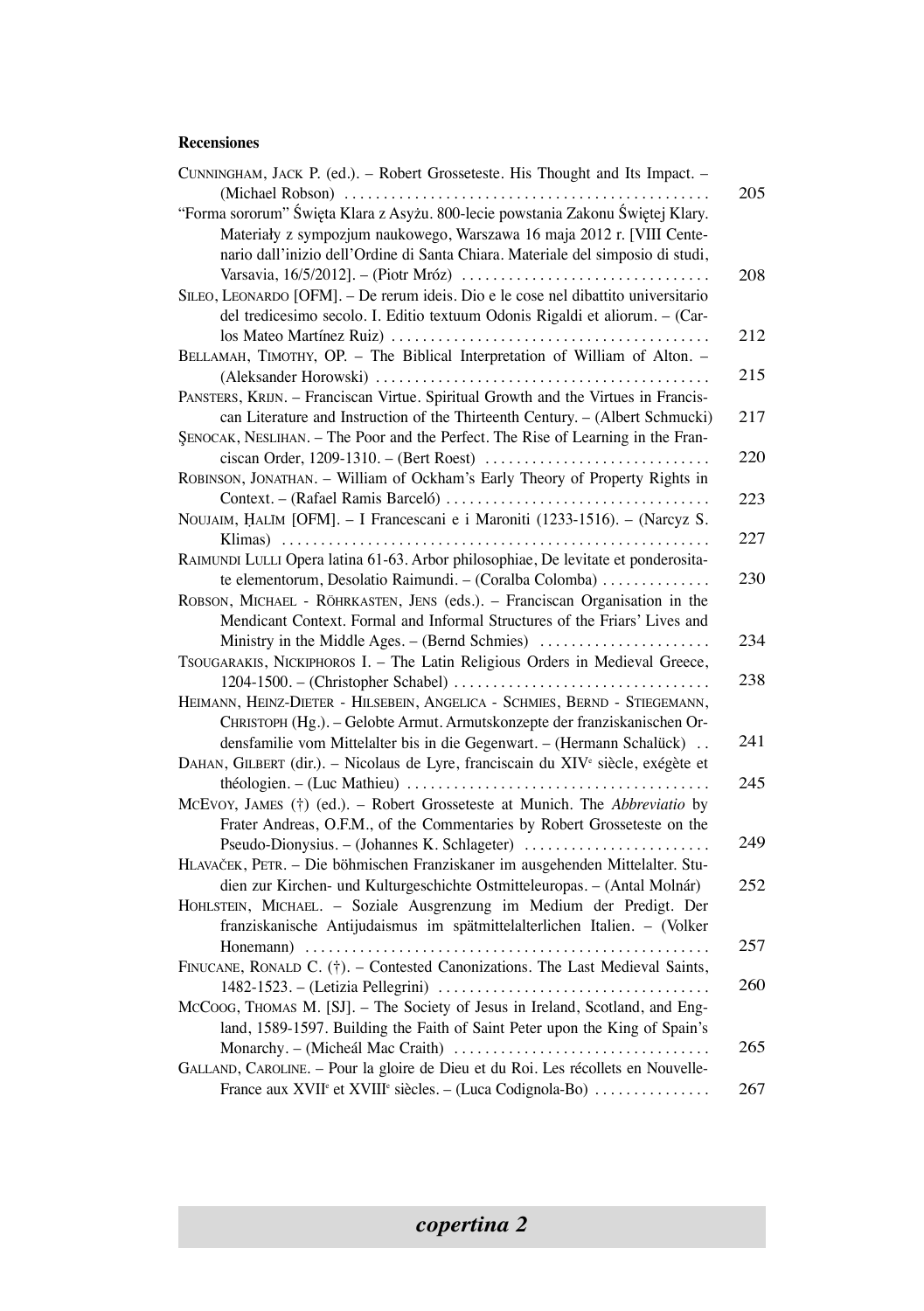| RUSECKI, INNOCENTY MAREK, OFM. - Bernardyni rzeszowscy. Dzieje kościoła i        |     |
|----------------------------------------------------------------------------------|-----|
| klasztoru OO. Bernardynów w Rzeszowie (1629-1965) [I Frati Minori di             |     |
|                                                                                  | 276 |
| VILAR, JUAN B. - VILAR, MARÍA JOSÉ. – Mujeres, Iglesia y Secularización. El Mo-  |     |
| nasterio de Santa Clara la Real de Murcia en el tránsito de la Ilustración al    |     |
| Liberalismo (1788-1874). – (Francisco Víctor Sánchez Gil) $\dots\dots\dots\dots$ | 279 |
|                                                                                  |     |
|                                                                                  | 283 |
|                                                                                  | 333 |

# **EDitioNEs coLLEGii s. BoNAvENturAE**

### **oPErA vAriA**

#### Tom. LXXII

VINCENZA CINZIA CAPRISTO. – Fine di un Impero – Inizio di una Repubblica. La Cina nella testimonianza di P. Antonio Cipparone OFM (1908-1920). Grottaferrata, Frati Editori di Quaracchi, 2012, pp. 209. ISBN 978-88-7013-284-7  $\epsilon$  28,50

# **sPiciLEGium BoNAvENturiANum**

|  | Tom. XXXVII |
|--|-------------|
|--|-------------|

FRANCISCI DE MARCHIA O. M. Quaestiones super Metaphysicam, critice editae a NAZARENO MARIANI OFM. Grottaferrata, Frati Editori di Quaracchi, 2012, pp. 1094. ISBN 978-88-7013-289-2  $\epsilon$  110,00

#### Tom. XXXVIII

FRANCESCO DELLA MARCA O. M. – Questioni sulla Metafisica. Traduzione di nazaReno MaRiani oFM. Grottaferrata, Frati Editori di Quaracchi, 2013, pp. 789. iSbn 978-88-7013-290-8 € 90,00

#### **coLLEctio oLiviANA**

# Tom. V

PETRI IOHANNIS OLIVI Lectura super Lucam et Lectura super Marcum. Critice editae a FORTUNATO IOZZELLI, OFM. Grottaferrata, Frati Editori di Quaracchi, 2010, pp. 779. ISBN 978-88-7013-179-6  $\epsilon$  90,00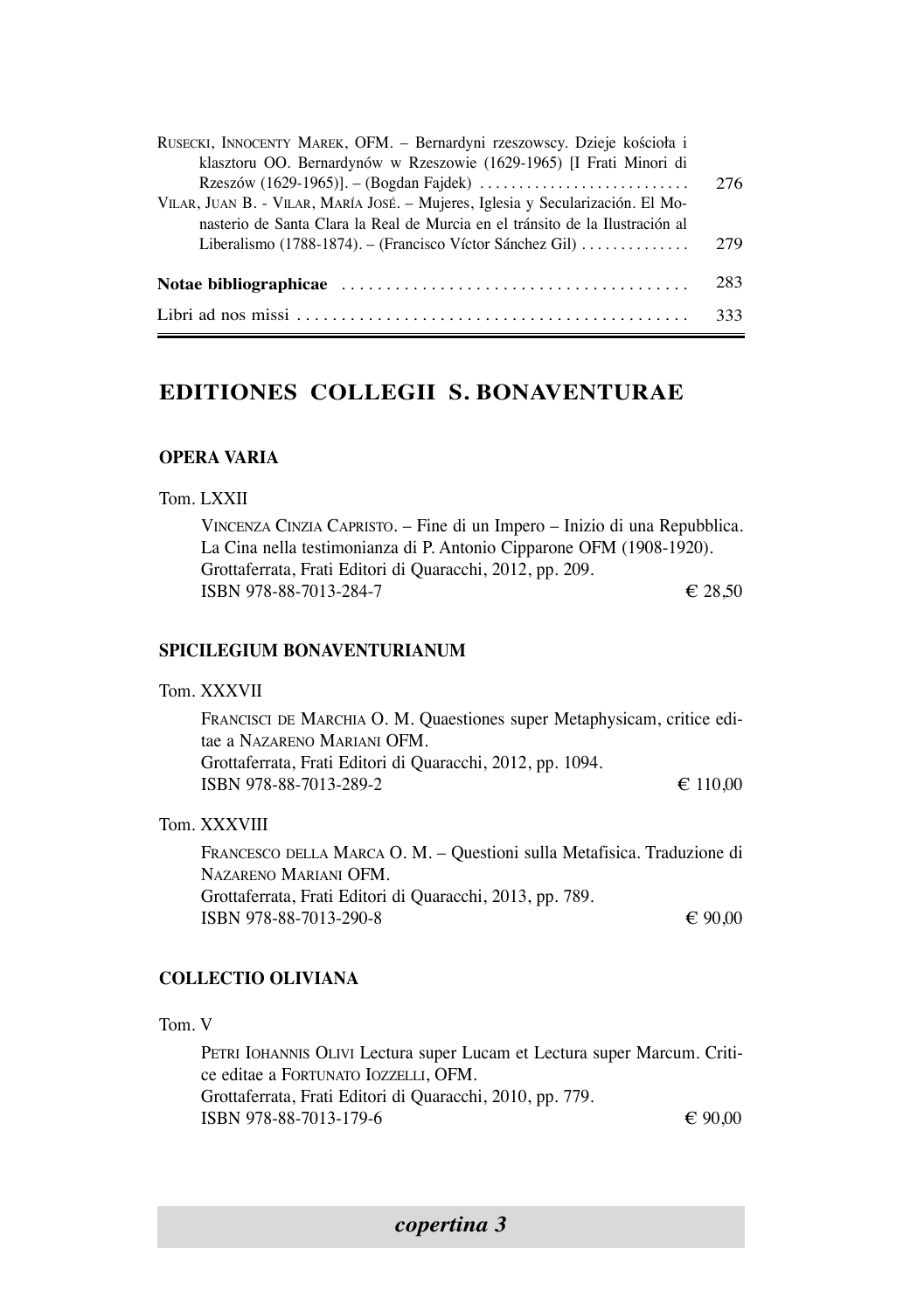# **summaria**

FABIEN GUILLOUX. – «La regle et la vie des Sereurs meneurs encloses». Une traduction en langue romane de la Règle d'isabelle de France (ca. 1315- 1325) (5-39)

*This article offers a first critical transcription of the only available translation in Romance language of the Rule of Elisabeth of France, approved in 1259 for the monastery of the Poor Sisters at Longchamp. The codicological analysis of MS LL 1601 of the National Archives of France, sheds new light on the cultural context of the reception and translation of the Rule during the years 1315-25, and particularly on the patronage of abbess Jehanne of Guens. This article also presents the current state of research dedicated to the Rule of Elisabeth of France and adds supplementary information about its growth in France and Europe from the 14th century onwards.*

MaSSiMo ReSchiGlian, oFM. – le «istruzioni al discepolo» di suor battista da Varano. *Status quaestionis* e ipotesi attributive (41-95)

*This study intends to shed light on the spiritual treatise, called* istruzioni al discepolo*, which has been traditionally attributed to the Poor Clare and mystical writer Sister Battista da Varano of Camerino (1458-1524), updating the list of witnesses, both in manuscript and in print, which are presently available, and the modern editions which have disseminated knowledge of this text. In the second and third parts of this contribution several open questions regarding the contents of the work, the date of its composition, the person to whom it was directed and the hypothesis as regards authorship, are addressed. In respect of the last of these matters, after taking into account the most authoritative opinions, the author – who is currently working on the* editio critica *of the text – presents and comments upon several synoptic tables in order to clarify the hierarchical links between the most credible witnesses and to ascertain the reliability of the traditional attribution of authorship.*

JOSEPH MACMAHON, OFM - JOHN MCCAFFERTY. - The Wadding Library of Saint isidore's college Rome, 1622-1700 (97-118)

*Il progetto di fondazione di un collegio di francescani irlandesi nel cuore di Roma, da parte del famoso annalista Luca Wadding, comportava fin dagli*